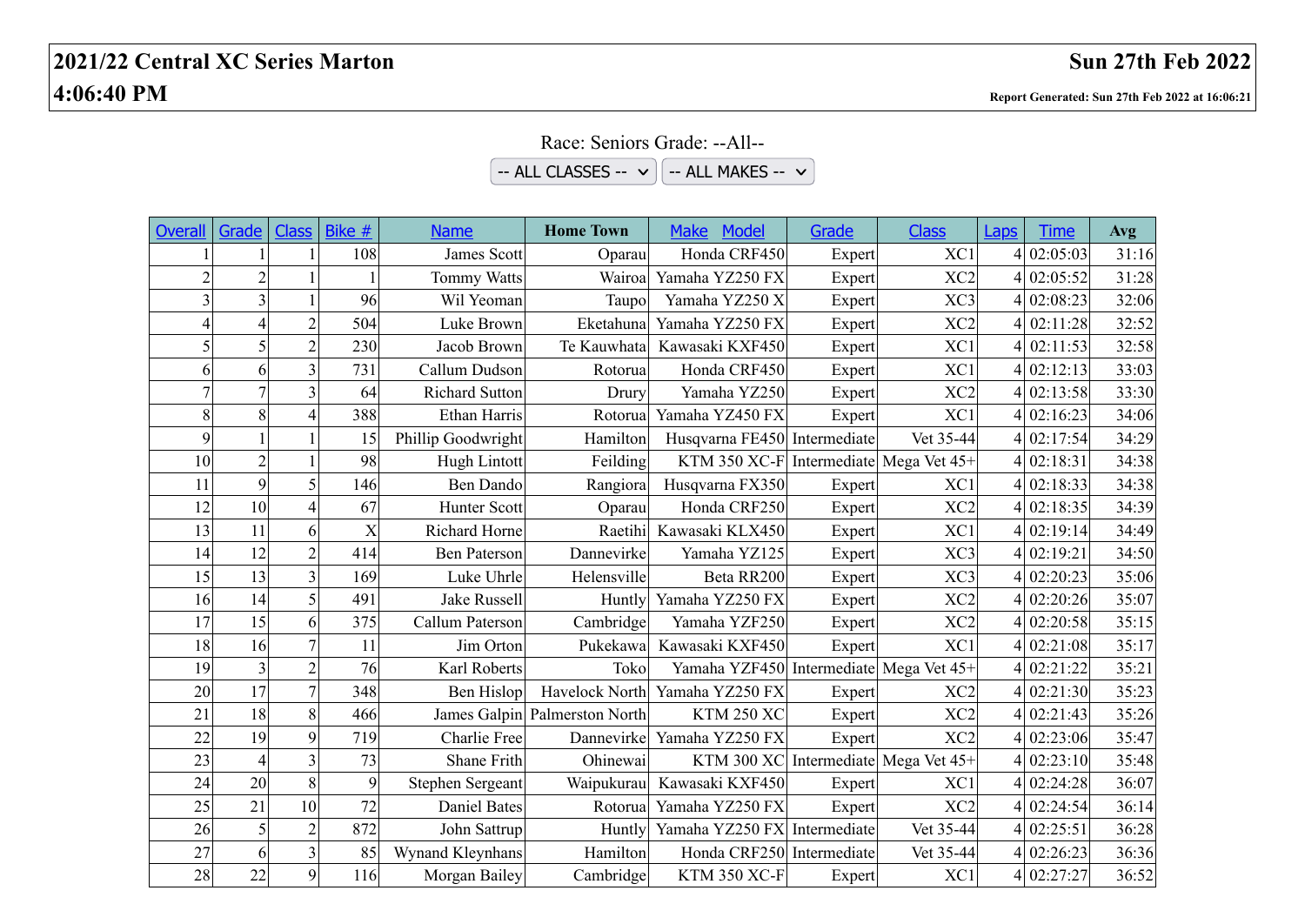| 29 | 23         | 11             | 705 | Charlie Richardson    | Eketahuna                     | <b>KTM 250 SX-F</b>                       | Expert       | XC <sub>2</sub> | 4 02:27:38 | 36:55 |
|----|------------|----------------|-----|-----------------------|-------------------------------|-------------------------------------------|--------------|-----------------|------------|-------|
| 30 | $\sqrt{ }$ | 4              | 66  | Dougy Herbert         | New Plymouth                  | Husqvarna FE250 Intermediate Mega Vet 45+ |              |                 | 4 02:30:04 | 37:31 |
| 31 | 8          |                | 178 | Riki Wainhouse        | Whanganui                     | Yamaha YZF250 Intermediate                |              | Unders          | 02:30:25   | 37:36 |
| 32 | 24         | 12             | 721 | Tom Hislop            |                               | Havelock North KTM 250 EXC TPI            | Expert       | XC <sub>2</sub> | 4 02:30:26 | 37:37 |
| 33 | 9          | $\overline{4}$ | 961 | Daniel Walker         | Levin                         | Honda CRF250 Intermediate                 |              | Vet 35-44       | 02:32:41   | 38:10 |
| 34 | 10         |                | 35  | Sam Lee               | Havelock North                | KTM 250 EXC Intermediate                  |              | Overs           | 4 02:33:22 | 38:21 |
| 35 | 11         | 5              | 591 | Jason Musgrove        | Feilding                      | KTM 350 XC-F Intermediate Mega Vet 45+    |              |                 | 4 02:34:23 | 38:36 |
| 36 | 25         | 10             | 114 | Luke Roder            | Reporoa                       | Yamaha YZF450                             | Expert       | XC1             | 02:35:12   | 38:48 |
| 37 | 26         | 13             | 60  | George Ellingham      | Pahiatua                      | Honda CRF250                              | Expert       | XC <sub>2</sub> | 02:35:42   | 38:56 |
| 38 | 27         | 14             | 282 | Ryan Morrissey        | Katikati                      | <b>KTM 250 XC-F</b>                       | Expert       | XC <sub>2</sub> | 02:35:48   | 38:57 |
| 39 | 12         | 6              | 71  | <b>Andrew Gaddes</b>  | Ohaupo                        | KTM 350 XC-F Intermediate Mega Vet 45+    |              |                 | 02:37:03   | 39:16 |
| 40 | 28         | 15             | 777 | Mason Schroder        | Hamilton                      | Honda CRF250                              | Expert       | XC <sub>2</sub> | 4 02:37:44 | 39:26 |
| 41 | 13         |                | 238 | <b>Charlotte Russ</b> | Auckland                      | Yamaha YZ125 Intermediate                 |              | Ladies          | 4 02:42:14 | 40:34 |
| 42 | 14         | 5              | 219 | Michael Short         | Sanson                        | KTM 350 XC-F Intermediate                 |              | Vet 35-44       | 03:00:47   | 45:12 |
| 43 | 29         | 11             | 771 | Seth Reardon          | Wanganui                      | Yamaha YZ450 FX                           | Expert       | XC1             | 01:37:50   | 32:37 |
| 44 | 15         | 6              | 42  | Michael Vining        | Huntly                        | KTM 450 SX-F Intermediate                 |              | Vet 35-44       | 01:44:46   | 34:55 |
| 45 | 30         | 12             | 92  | <b>Boyd Carlson</b>   | Tuakau                        | Kawasaki KXF450                           | Expert       | XC1             | 3 01:53:27 | 37:49 |
| 46 | 31         | 16             | 779 | Hamish Ramsay         | Ashhurst                      | Yamaha YZF250                             | Expert       | XC <sub>2</sub> | 02:00:38   | 40:13 |
| 47 | 16         | $\overline{2}$ | 121 | Hamish Walker         | Hastings                      | KTM 250 XC Intermediate                   |              | Overs           | 02:01:47   | 40:36 |
| 48 | 17         | 3              | 29  |                       | Hugh Dickson Palmerston North | Yamaha YZ250 X                            | Intermediate | Overs           | 02:02:29   | 40:50 |
| 49 | 18         | $\overline{7}$ | 176 | <b>Stefan Lang</b>    | Kahutara                      | KTM 350 XC-F Intermediate Mega Vet 45+    |              |                 | 02:02:36   | 40:52 |
| 50 | 19         | 8              |     | Paul Corney           | Rotorua                       | Yamaha YZ450 FX Intermediate Mega Vet 45+ |              |                 | 02:02:43   | 40:54 |
| 51 | 20         | $\overline{7}$ | 481 | Mark Gatenby          | Hamilton                      | KTM 250 XC Intermediate                   |              | Vet 35-44       | 3 02:03:41 | 41:14 |
| 52 | 21         | $\overline{c}$ | 737 | Michael Jones         |                               | Paraparumu Yamaha YZ250 FX Intermediate   |              | Unders          | 02:03:51   | 41:17 |
| 53 | 22         | 3              | 21  | Sam Barry             | Takapau                       | Yamaha YZ250 FX Intermediate              |              | Unders          | 02:04:50   | 41:37 |
| 54 | 32         | $\overline{4}$ | 989 | Dwain Shuttleworth    | Masterton                     | KTM 125 XCW                               | Expert       | XC3             | 02:05:07   | 41:42 |
| 55 | 23         | 8              | 822 | Roger Bland           | Wanganui                      | Husqvarna FX350 Intermediate              |              | Vet 35-44       | 02:05:10   | 41:43 |
| 56 | 24         | 4              | 132 | Ollie Findlay         | Whitby                        | KTM 250 EXC Intermediate                  |              | Overs           | 02:05:39   | 41:53 |
| 57 | 25         | 9              | 75  | <b>Trent Paterson</b> | Cambridge                     | Yamaha YZF250 Intermediate Mega Vet 45+   |              |                 | 02:05:49   | 41:56 |
| 58 | 26         | 10             | 69  | Jamie Welch           | Waipukurau                    | KTM 350 SX-F Intermediate Mega Vet 45+    |              |                 | 02:05:52   | 41:57 |
| 59 | 27         | $\vert$        | 370 | James Sunde           |                               | Te Awamutu Kawasaki KXF450 Intermediate   |              | Overs           | 3 02:05:56 | 41:59 |
| 60 | 28         | 6              | 525 | Jorgen Murphy         | Waipukurau                    | KTM 300 EXC Intermediate                  |              | Overs           | 02:06:45   | 42:15 |
| 61 | 29         | 4              | 247 | Karl Lepelaars        | Waipukurau                    | Yamaha YZF250 Intermediate                |              | Unders          | 02:08:03   | 42:41 |
| 62 | 30         | 9              | 45  | George Willliams      | Tinui                         | KTM 300 XC Intermediate                   |              | Vet 35-44       | 02:08:39   | 42:53 |
| 63 | 31         | 11             | 117 | Martin Richards       | Ashhurst                      | KTM 350 EXC-F Intermediate Mega Vet 45+   |              |                 | 02:09:09   | 43:03 |
| 64 | 33         | 5              | 111 | <b>Troy Bullock</b>   | Wanganui                      | <b>KTM 125 SX</b>                         | Expert       | XC3             | 3 02:10:25 | 43:28 |
| 65 | 32         | 5              | 215 | Jason Wakeling        | Whanganui                     | Sherco SE-F 300i Intermediate             |              | Unders          | 3 02:11:32 | 43:51 |